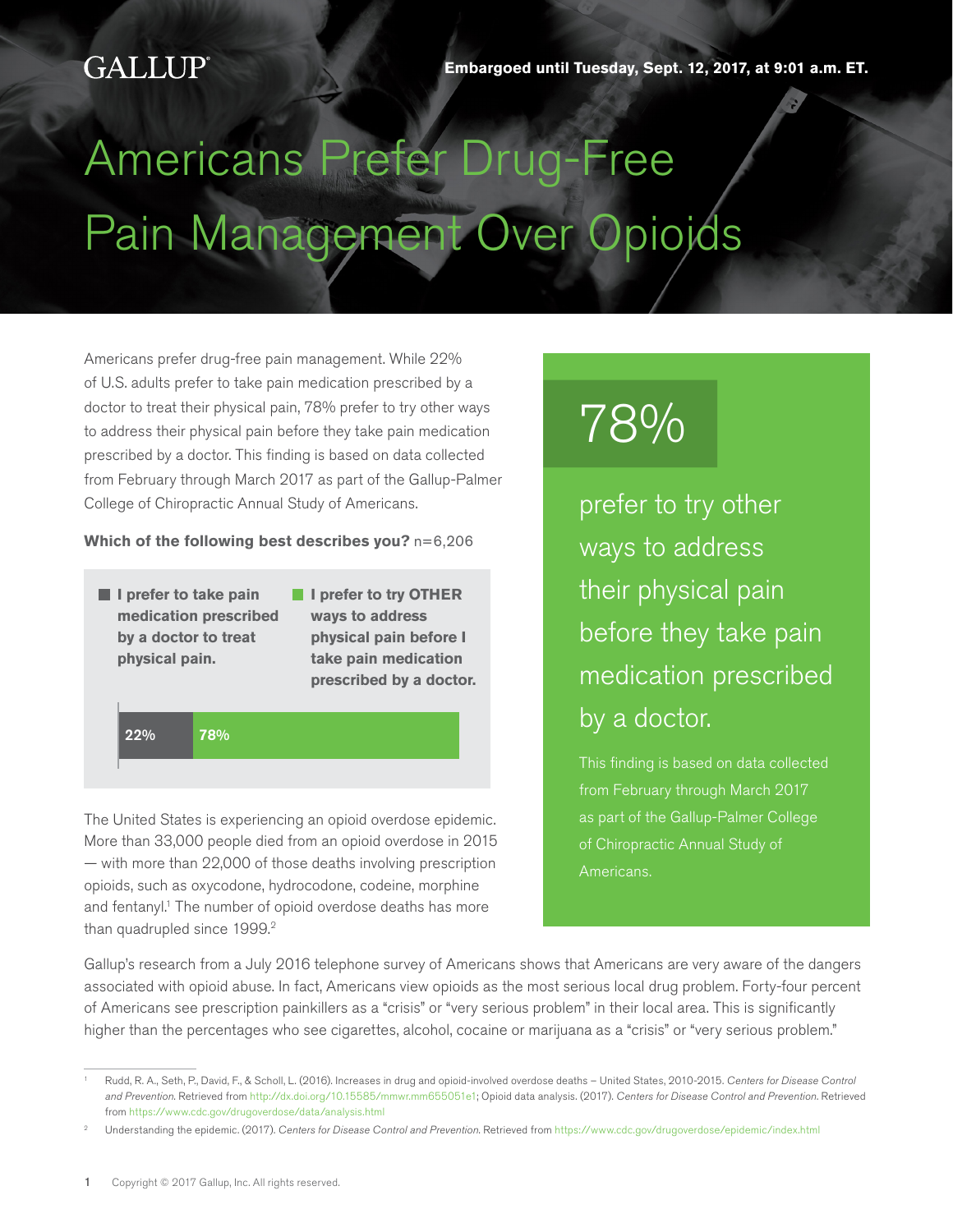Americans also see multiple causes for the opioid problem, suggesting that the public believes the problem needs to be attacked on multiple fronts. Slightly more than half of Americans who have heard of or read about the prescription opioid problem place "a lot" of blame on "the pharmaceutical industry encouraging doctors to use opioids" (55%) and on "doctors overprescribing painkillers to their patients" (53%). Meanwhile, slightly less than half attribute a lot of the blame to a "lack of public knowledge about the dangers of opioids" (49%) and to "patients demanding that they be given a prescription to ease their pain" (47%).<sup>3</sup>

In 2017, Americans rated both the pharmaceutical industry and the healthcare industry more negatively than positively. In fact, these two industries rated among the lowest of the 25 industries measured.<sup>4</sup>

# **Many Americans Have Significant Neck and Back Pain**

Low back pain is one of the most common sources of pain. In fact, compared with migraine pain, neck pain and face pain, low back pain is the most commonly reported type of pain that lasted a whole day or more in the U.S., according to CDC research.5 In the 2017 Gallup-Palmer College of Chiropractic Annual Study of Americans, Gallup finds that nearly two-thirds of U.S. adults (64%) have had neck or back pain significant enough that they saw a healthcare professional for care at some point in their lifetime.

About one in four adults in the U.S. (27%) have seen a healthcare professional for significant neck or back pain in the last 12 months. More than half of those adults (54%) have had an ongoing problem with neck or back pain for five years or more.



# **When was the last time that you had neck or back pain significant enough that you saw a healthcare professional for care?** n=6,073

Davis, A. (2016). In U.S., opioids viewed as most serious local drug problem. Gallup. Retrieved from [http://www.gallup.com/poll/194042/opioids-viewed-serious](http://www.gallup.com/poll/194042/opioids-viewed-serious-local-drug-problem.aspx?g_source=opioids&g_medium=search&g_campaign=tiles)[local-drug-problem.aspx?g\\_source=opioids&g\\_medium=search&g\\_campaign=tiles](http://www.gallup.com/poll/194042/opioids-viewed-serious-local-drug-problem.aspx?g_source=opioids&g_medium=search&g_campaign=tiles)

Saad, L. (2017). U.S. business sectors gain or hold steady in public esteem. Gallup. Retrieved from [http://www.gallup.com/poll/216284/business-sectors-gain](http://www.gallup.com/poll/216284/business-sectors-gain-hold-steady-public-esteem.aspx?g_source=mn2-us)[hold-steady-public-esteem.aspx?g\\_source=mn2-us](http://www.gallup.com/poll/216284/business-sectors-gain-hold-steady-public-esteem.aspx?g_source=mn2-us)

<sup>5</sup> National Center for Health Statistics. (2006). Health, United States, 2006: With chartbook on trends in the health of Americans. *Centers for Disease Control and Prevention*. Retrieved from <http://www.cdc.gov/nchs/data/hus/hus06.pdf>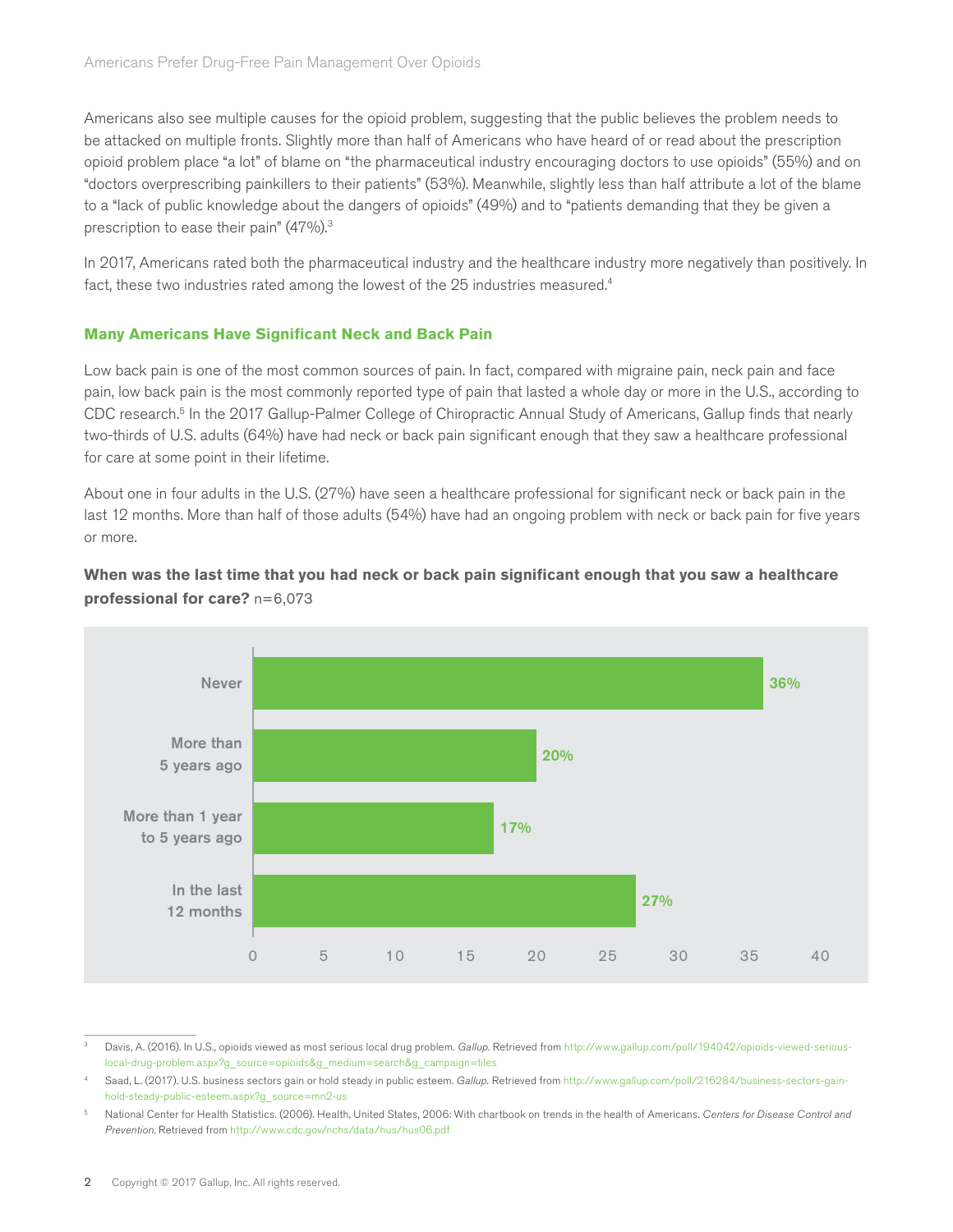**How long has neck or back pain been an ongoing problem for you? (Asked of those who saw a health professional for significant neck/back pain in the last 12 months)** n=1,662



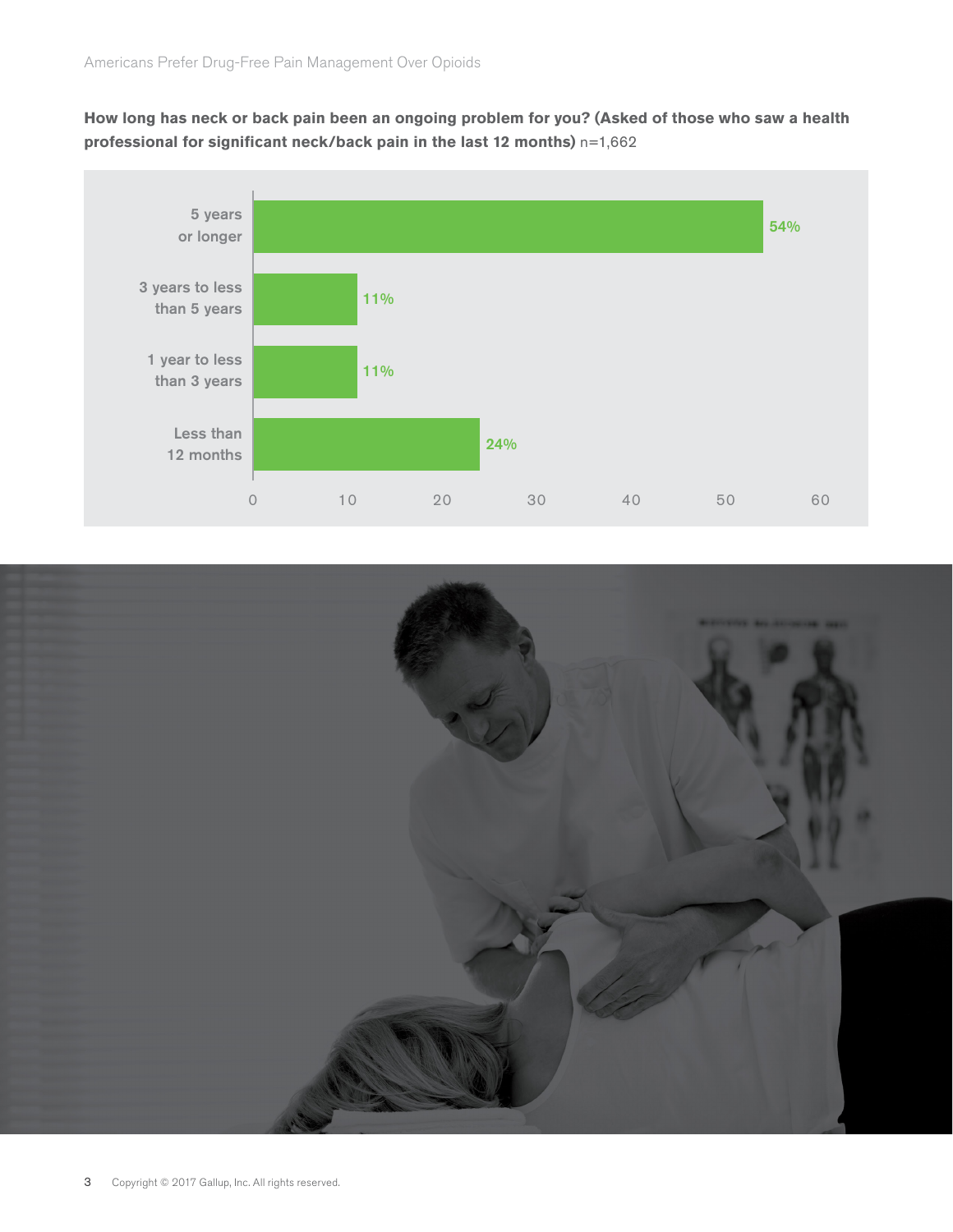# **Americans Manage Neck and Back Pain With Prescription and Nonprescription Drugs**

Among those who have had ongoing neck or back pain for less than 12 months, seven in 10 have taken a nonsteroidal anti-inflammatory drug (NSAID), such as Advil®, aspirin or Aleve®, to manage the pain, and 45% have taken acetaminophen, such as Tylenol®. One in four of these new neck or back pain sufferers say they took an opioid for pain management.

**Did you take any of the following for your neck or back pain in the last 12 months? (Asked of those who saw a health professional in the last 12 months for significant neck/back pain that had been ongoing for 12 months or less)** n=364

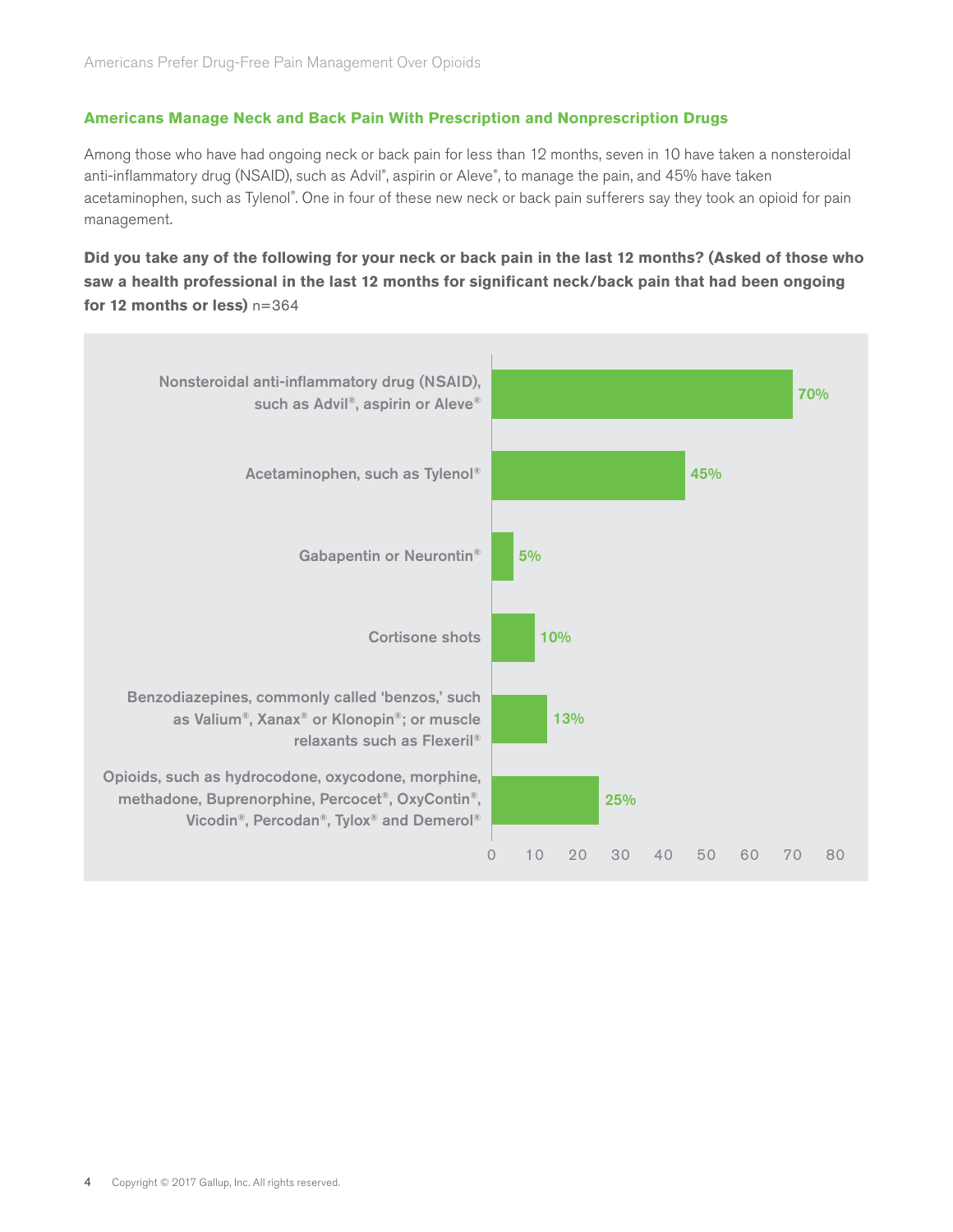#### **Nondrug Treatments Perceived as Most Effective for Neck and Back Pain**

Multiple treatment options are available for adults who suffer from significant neck or back pain. When asked how effective physical therapy, chiropractic care, back surgery, prescription pain medication and self-care are at treating significant neck or back pain, U.S. adults are most likely to describe physical therapy (41%) as "very effective." Nearly three in 10 (29%) describe chiropractic care as "very effective," and 22% say prescription pain medication is "very effective." Fewer describe back surgery (15%) and self-care (9%) as "very effective."



#### **Perceived Effectiveness of Different Neck/Back Pain Treatments**

People have different ways they can treat neck or back pain with the help of a healthcare professional. For the following questions, please assume the pain is significant enough that you need to see a healthcare professional. Please indicate how effective you think each of the following are in treating that kind of neck or pack pain: Physical therapy, Chiropractic care, Prescription pain medication (NOT over-the-counter pain meds), Back surgery

How effective do you think self-care is for treating that kind of neck or back pain? Self-care is care without the help of a healthcare professional, such as taking over-the-counter medicines, using home remedies or treatments, or resting.

Unweighted N=7,443-7,523

Due to rounding, rows may not total 100%.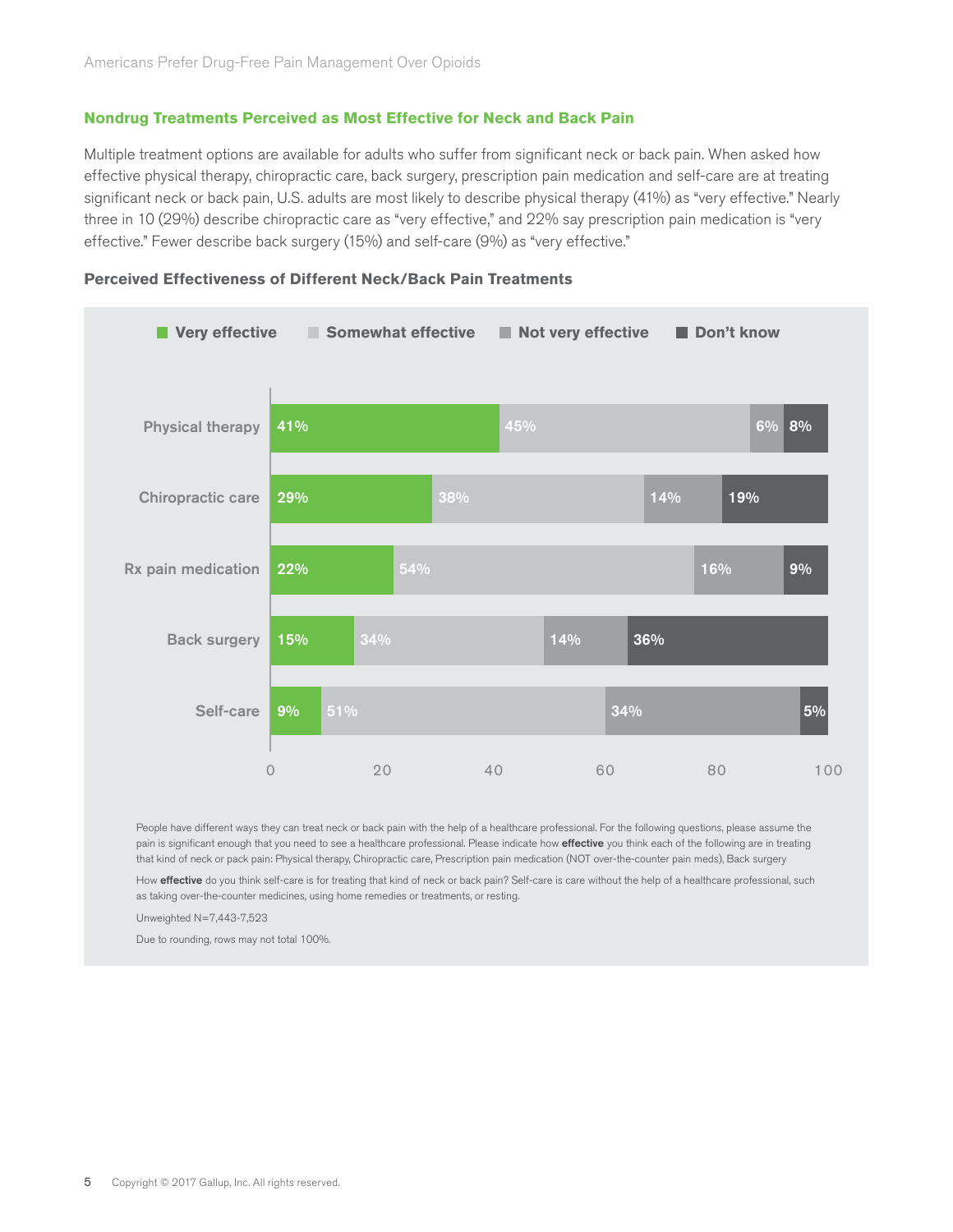#### **Nondrug Treatments Perceived as Most Safe for Neck and Back Pain**

Nearly a third of Americans say prescription pain medication is either "not very safe" (23%) or "not safe at all" (8%). Few Americans (12%) describe prescription pain medication as "very safe." Adults are more likely to say that physical therapy methods are "very safe" than to say this about the other treatment options given. About two-thirds of adults (68%) describe physical therapy as "very safe," and one-third say the same about chiropractic care. Back surgery is the least likely to be described as "very safe" (6%).



#### **Perceived Safety of Different Neck/Back Pain Treatments**

All treatment methods come with some risk to a patient's health. Please indicate how safe you think each of the following is for patients: Physical therapy, Chiropractic care, Over-the-counter pain medications, Prescription pain medication (NOT over-the-counter pain meds), Back surgery Unweighted N=7,440-7,468

Due to rounding, rows may not total 100%.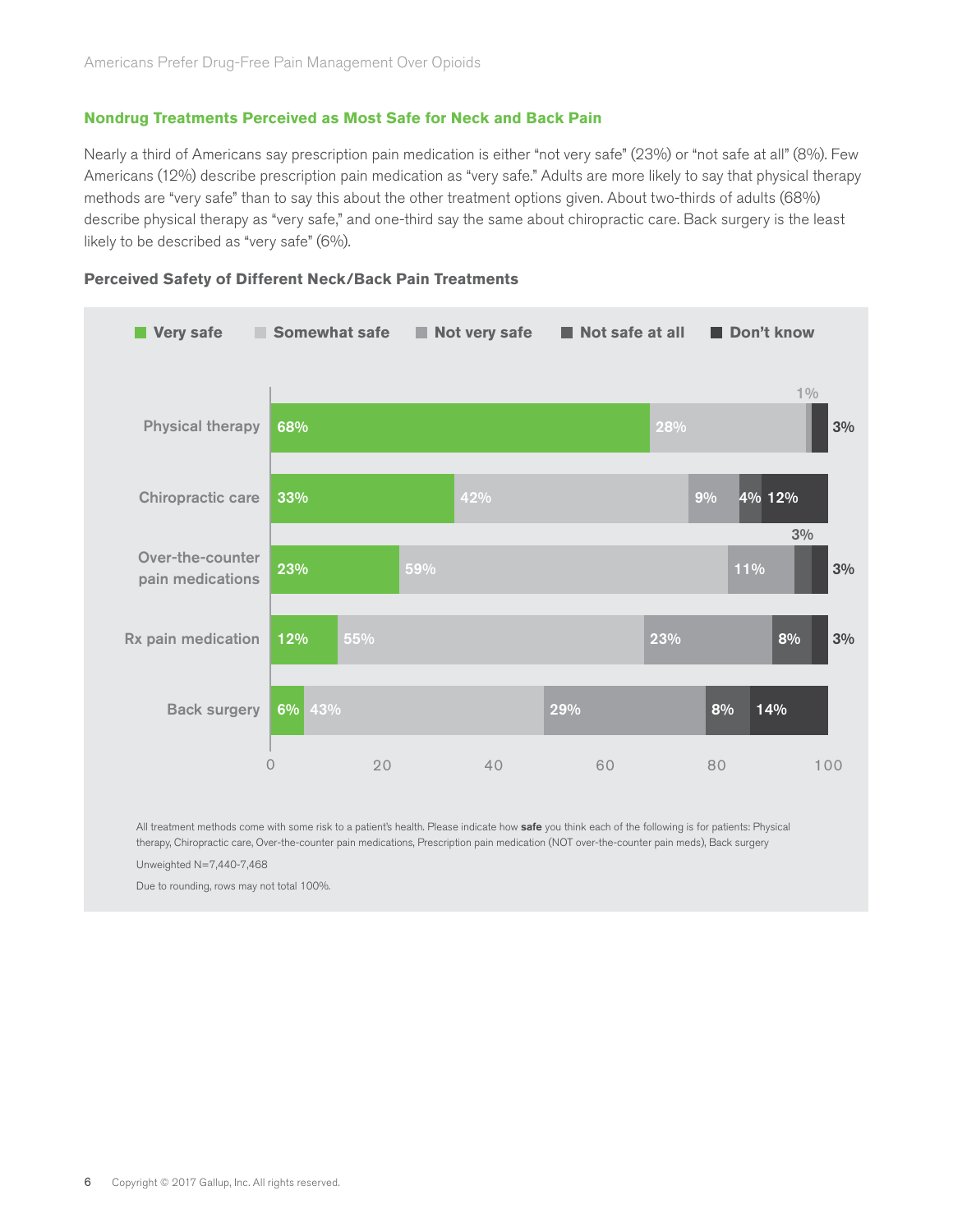#### **Medical Doctors Preferred for Neck or Back Pain**

About half of Americans (53%) say they would prefer to see a medical doctor if they were to experience significant neck or back pain and they knew the cost would be the same to them regardless of which healthcare provider they saw. About one in four adults would prefer to see a chiropractor over other healthcare professionals for significant neck or back pain.



**Medical Doctors, Chiropractors Top Choices for Neck/Back Pain**

Suppose you were experiencing neck or back pain and wanted to see a healthcare provider about it. If you had the opportunity to choose among any of the following healthcare providers and you knew the cost would be the same to you, who would you most like to see about your neck or back pain? Unweighted N=7,586

#### **Conclusion**

While public perceptions of options for drug-free pain management vary, these findings suggest that Americans are aware of the dangers associated with opioid misuse and are open to drug-free alternatives for pain management.

As concern over the opioid epidemic has grown, nondrug pain management options have garnered more attention and acceptance within the medical community. Medical organizations, such as the Joint Commission and the American College of Physicians, have taken important steps to tackle the national opioid epidemic. The Joint Commission, the largest U.S. accreditation body for healthcare facilities, revised its hospital performance measures for pain management to include a requirement that hospitals provide drug-free pain treatments. Drug-free treatment options include, but are not limited to, osteopathic manipulation, chiropractic care, massage therapy and acupuncture therapy.6 The American College of Physicians, the largest medical specialty organization in the U.S., developed new guidelines for low back pain treatment, recommending the use of noninvasive, nondrug treatments before resorting to prescription drug treatment.7

These developments could be a sign of a future where patients and healthcare professionals alike are trying drug-free treatment options before relying on opioids.

<sup>6</sup> The Joint Commission. (2017). Joint Commission enhances pain assessment and management requirements for accredited hospitals. *The Joint Commission Perspectives*. Retrieved from [https://www.jointcommission.org/assets/1/18/Joint\\_Commission\\_Enhances\\_Pain\\_Assessment\\_and\\_Management\\_Requirements\\_](https://www.jointcommission.org/assets/1/18/Joint_Commission_Enhances_Pain_Assessment_and_Management_Requirements_for_Accredited_Hospitals1.PDF) [for\\_Accredited\\_Hospitals1.PDF;](https://www.jointcommission.org/assets/1/18/Joint_Commission_Enhances_Pain_Assessment_and_Management_Requirements_for_Accredited_Hospitals1.PDF) National Nursing Home Quality Improvement Campaign. (2017). Evidence-based non-pharmacologic interventions for pain. Retrieved from [https://www.nhqualitycampaign.org/files/Guide\\_to\\_Evidence-based\\_NonPharmacologic\\_Interventions\\_for\\_Pain.pdf](https://www.nhqualitycampaign.org/files/Guide_to_Evidence-based_NonPharmacologic_Interventions_for_Pain.pdf)

<sup>7</sup> Clinical Guidelines Committee of the American College of Physicians. (2017). Noninvasive treatments for acute, subacute, and chronic low back pain: A clinical practice guideline from the American College of Physicians. *Annals of Internal Medicine*. Retrieved from [http://annals.org/aim/article/2603228/noninvasive](http://annals.org/aim/article/2603228/noninvasive-treatments-acute-subacute-chronic-low-back-pain-clinical-practice)[treatments-acute-subacute-chronic-low-back-pain-clinical-practice](http://annals.org/aim/article/2603228/noninvasive-treatments-acute-subacute-chronic-low-back-pain-clinical-practice)